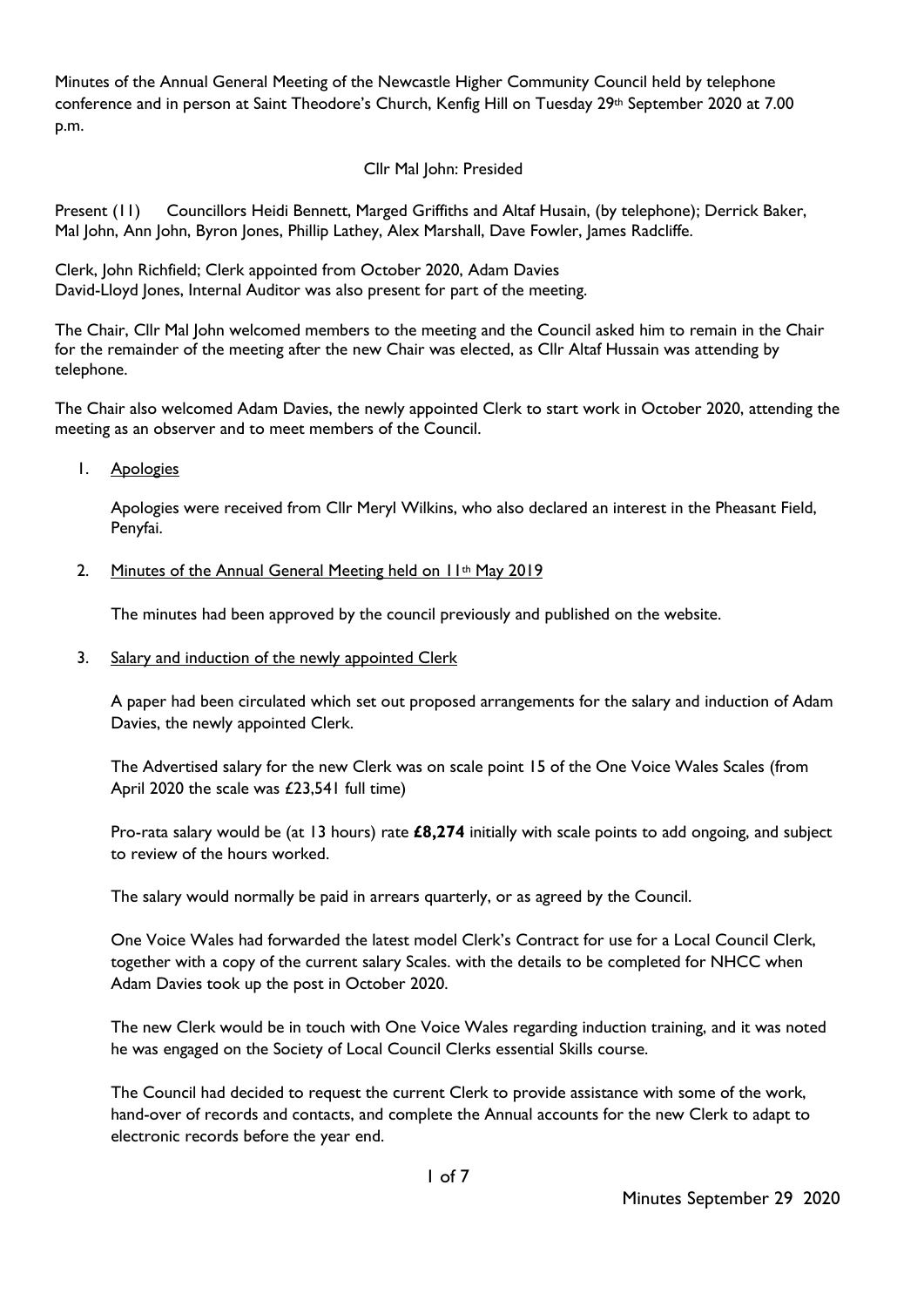It had already been agreed by the Council at the interviews, and was confirmed by vote by 9 members to 2 that the current clerk would be asked to assist as a consultant / assistant Clerk to the Community Council and be paid at his current salary, less than the new Clerk, until and including March 2021.

A report would be prepared for the Council to be received at its next meeting detailing the handover process, giving dates for specific actions, and noting the Chair would act as manager to the new Clerk, during his probationary period of 6 months.

## 4. Arrangements for the retirement of the current Clerk

Members of the Council had been informed that the Internal Auditor had examined the Council's financial and other records very carefully before arriving at his conclusions, which were communicated at the meeting by video conference on 24 June 2020.

One matter, that did not relate directly to the financial details of the Annual Return and Accounts was communicated to the Chair by telephone and email and concerned a potential liability to the NHCC.

At the end of the interview process to appoint the new Clerk, the Chair asked the Internal Auditor, who was present in an advisory capacity on HR matters, to brief the members of the Council carrying out the interviews on this matter, with a view to determining how to deal with it at the Annual General Meeting of the Council.

The current Clerk's contract of employment caused Mr Jones some concern, as the only contract provided was the model NALC (now One Voice Wales) contract, which would be the contract the clerk was employed under, whether explicitly or not, since 1988. The model contract for clerks in force in 1988 referred to a provision for a gratuity, and the low salary for the post holder reinforced the view that there was a liability for a gratuity. Mr Jones also noted that no salary scale was in place. In order to mitigate this liability, and mindful of their duty of care toward an employee, Councillors discussed whether to mutually agree a sum to deal with the matter finally.

The members present at the Interviews had suggested that the figure of £10,000 might be mutually acceptable in full and final settlement of the liability.

The Council had been provided with a memo from Mr David-Lloyd Jones which explained the facts.

The Council discussed the matter in the absence of the Clerk.

All Councillors backed the principle of a payment. The sum of £10,000 was proposed by Cllr Heidi Bennett and seconded by Cllr David Fowler. Cllr Derrick Baker then proposed an amendment to £15,000, which was seconded by Cllr Ann John. The Council then voted 7 to 4 in favour of the amended figure. Following the discussion and vote the Council agreed to pay on the present Clerk's retirement the figure of £15,000, which was deemed to be fair and realistic and in accordance with the NALC gratuity provision.

When the Clerk was recalled, Cllr Mal John. in the chair, informed the meeting that the Council had agreed by a large majority, in pursuance of its obligation and duty of care to a long serving employee, a diligent servant of the Council, to pay Mr Richfield the sum of  $£15,000$  on his retirement from the Council.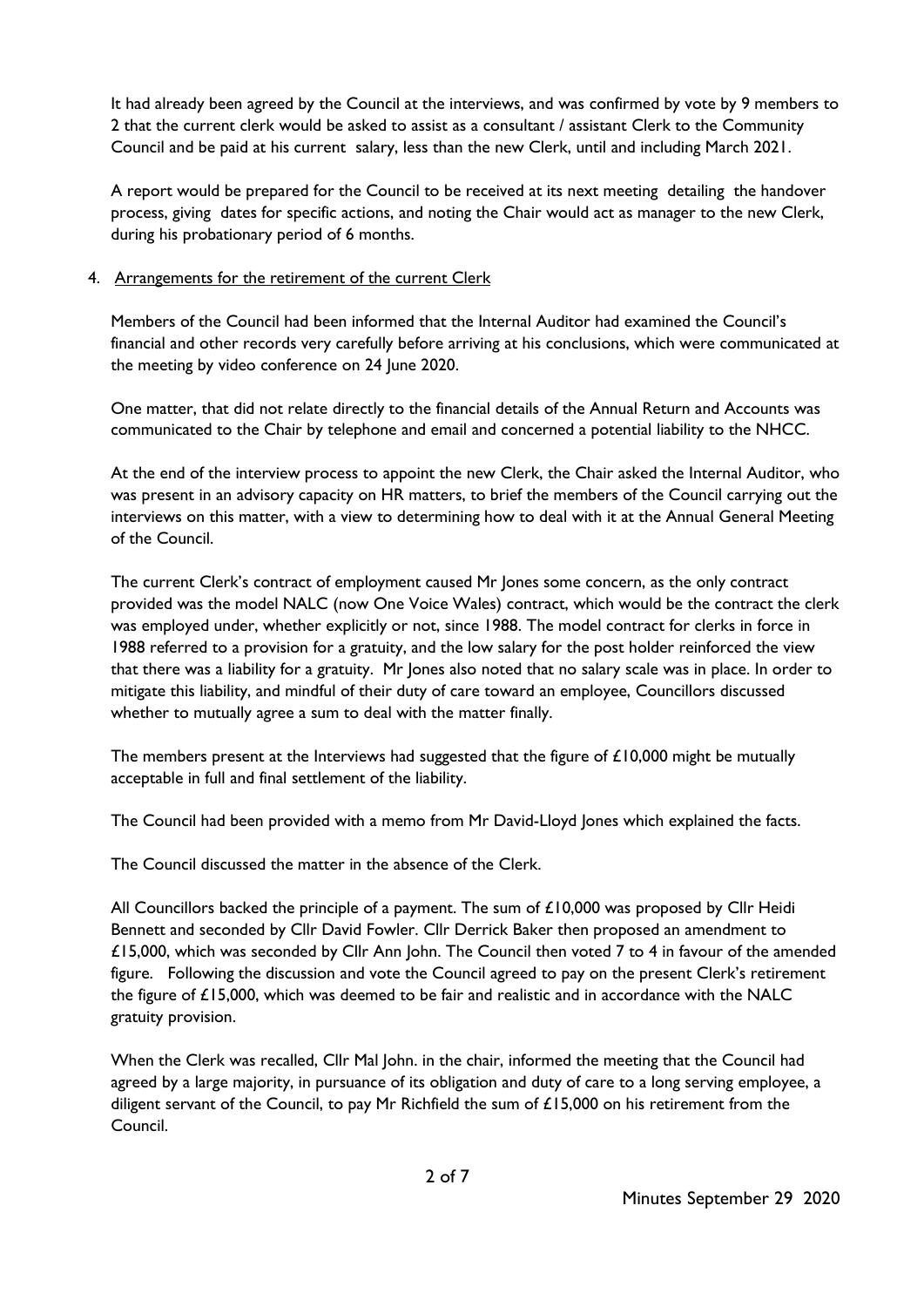### 5. Election of a Chair

Cllr Mal John, as outgoing Chair for the period of nearly two years, thanked everyone involved in the work of the Council during his time as Chair.

Cllr Derrick Baker proposed the thanks of the Council to Cllr John on behalf of the Council.

Cllr Altaf Hussain was proposed by Cllr Ann John and seconded by Cllr Derrick Baker for the role of Chair for 2020-2021.

No other Councillors were nominated so Cllr Hussain was duly appointed Chair for 2020-2021.

### 6. Election of a Deputy Chair

Cllr Meryl Wilkins was proposed by Cllr Derrick Baker and seconded by Cllr David Fowler for the role of Deputy Chair for 2020-2021.

No other Councillors were nominated so Cllr Wilkins was duly appointed Deputy Chair for 2020-2021.

### 7. Annual Reviews

### (a) Chair's Allowance

The Council reviewed the current level of Chair's allowance and agreed it remain at the present level of £650, which had been set in 2015.

The outgoing Chair, Cllr Mal John, intended to donate the allowance he was entitled to in favour of a local organisation, and would decide this before the next meeting.

### 8. Review of Bank Signatories

The Council agreed to leave the present arrangements for signatories on the bank account at present. It was noted that Cllr Baker, who was a signatory, intended to not seek re-election to the Council in April 2021. An additional signatory would be considered at that time.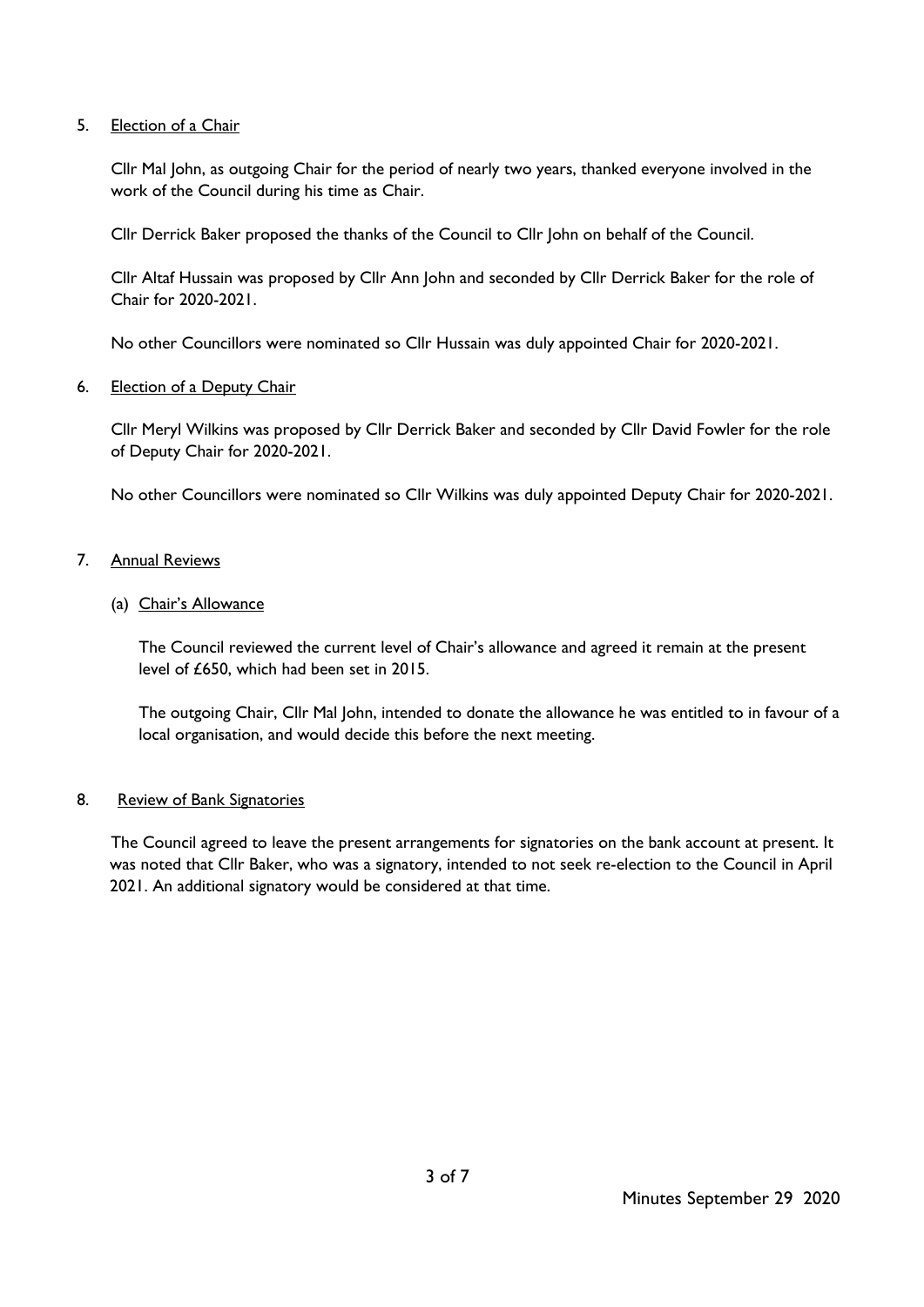Immediately following the Annual General Meeting, the Council held an ordinary general meeting.

## Cllr Mal John: Presided

Present (11) Councillors Heidi Bennett, Marged Griffiths and Altaf Husain, (by telephone); Derrick Baker, Mal John, Ann John, Byron Jones, Phillip Lathey, Alex Marshall, Dave Fowler, James Radcliffe.

> Clerk, John Richfield, Clerk appointed from October 2020, Adam Davies David-Lloyd Jones, Internal Auditor was also present for part of the meeting.

1. Minutes of the meeting held on 24<sup>th</sup> June 2020

The Minutes of the meeting held on 24 June 2020 were confirmed and signed.

It was agreed to clarify the payment made to assist the work of three Penyfai volunteers helping elderly people affected by the pandemic, Sian Lewis, Marged Griffiths and Heidi Bennett, to note that the application was made by Sian Lewis, who received the funding.

2. Community Asset Transfer on Pheasant Field, Penyfai and Cavendish Park Play Area – update

It was reported that soon after the March lockdown, the Clerk had contacted the BCBC Property Department and asked for an additional document for the lease of the Pheasant Field and the Cavendish Park kickabout area which were understood to be two separate assets.

A brief heads of terms was received in April which only related to the Pheasant Field. One Voice Wales had been consulted on the draft.

The Council applied for a grant from the Community Asset Transfer Fund to assist with both the upgrading of the facilities in the Community Asset Transfer area in the Pheasant Field and at the kickabout area in Cavendish Park.

The BCBC granted (by late April) the NHCC full match funding for the project, value £15,303, so the maximum reimbursement on receipt of the proof of spend would be up to  $£7,651$ . if the final spend was less, the match funding would reduce pro rata.

Guy Smith, the BCBC CAT Officer was aware that the Community Council would not yet be able to place orders due to the current restrictions, and he offered to reimburse up to £200 to pay for legal advisers to review the Lease documents when finally received.

To date this matter was outstanding from the BCBC Property Department. The current Clerk, now a consultant to the Council, would consult BCBC Officers to progress the matter and report back. As Adam Davies would be Clerk for the remainder of the project, John Richfield would brief him on the detail and work together on the project until the end of 2020, or as required.

A written report of progress towards the transfer would be provided to the next meeting of the Council.

# 3. Update from the Maintenance Committee

Cllr Alex Marshall presented a written report on behalf of the NHCC Maintenance Committee.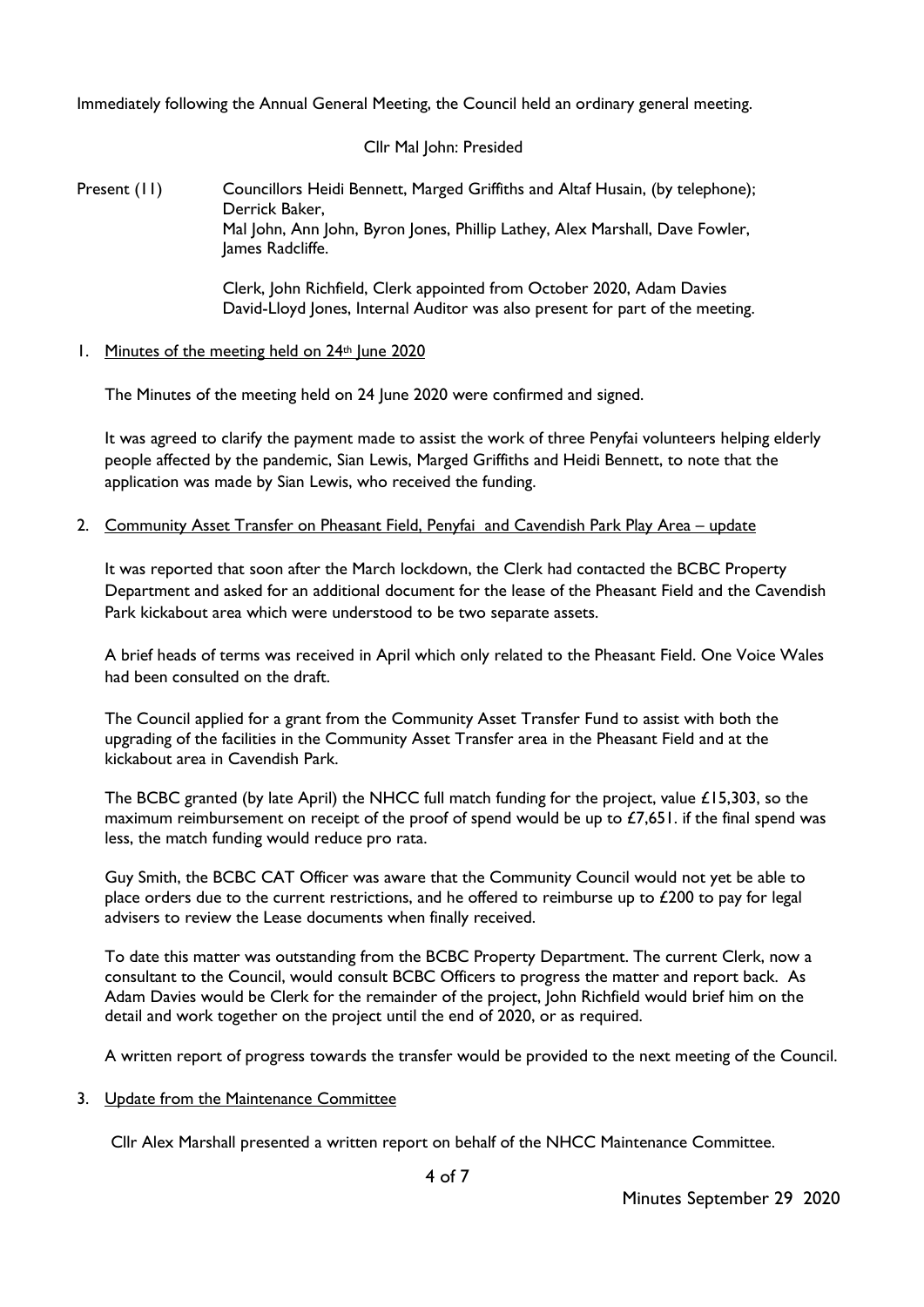## **Butterfly Garden Project**

The Keep Wales Tidy butterfly garden project, for which the Council had been granted equipment, a raised bed and other essentials was to be installed under the supervision of the Keep Wales Tidy Project Officer Brian Jones in early October.

## Plan for the Community Woodland.

Maintenance work, tidying and strimming, including the potential felling of an insecure ash tree was necessary in the area of the old allotment. A quotation for the cost for the work would be available soon.

A nearby resident in Mount Pleasant had asked about a tree that they were worried may fall where they parked residents' cars. An expert had been asked to advise on its removal. When the advice was received, the Council would be informed.

### Footpaths

Footpaths 5,6, 10 and Angelton Lane had been well used over the summer and strimmed as necessary. A final strim before winter including the approaches to Tondu School would take place soon.

The old Bridgend Road, now a footpath between Tondu Road under the M4 viaduct and leading to Penyfai Road Aberkenfig was noted as narrow given the present requirements of social distancing, Cllr Heidi Bennett had reported this matter to the Council. The NHCC had investigated with BCBC Rights of Way and carried out work to widen the path which was in the ownership of the Welsh Assembly Government.

The Council thanked Cllr Marshall for the repot from the Maintenance Committee and endorsed its recommendations.

# 4. Christmas Lighting 2020

The Council agreed for this year to opt for the same Penyfai and Aberkenfig lighting scheme as had been provided in 2019-2020, , with the work carried out by Floodlighting and Electrical Services and Centregreat, with the exception of the Plantscape solar powered Christmas tree fittings in Pentrefelin, which were not deemed a success last year. This was agreed, and arrangements would be made as last year. It was also agreed that if restrictions were eased by January, arrangements would be made to review the lights in good time for 2021, or as soon as possible afterwards.

# 5. Other Reports

The Council discussed the current planning application made in respect of 32 Hillcrest, Penyfai, CF31 4NL, P/20/645/FUL.

Cllr Altaf as Ward Member had objected to the application where the present owners wished to build a house in the rounds. Cllrs Mal John, Phil Lathey and Alex Marshal had visited the site and Cllr Lathey gave a report on the application.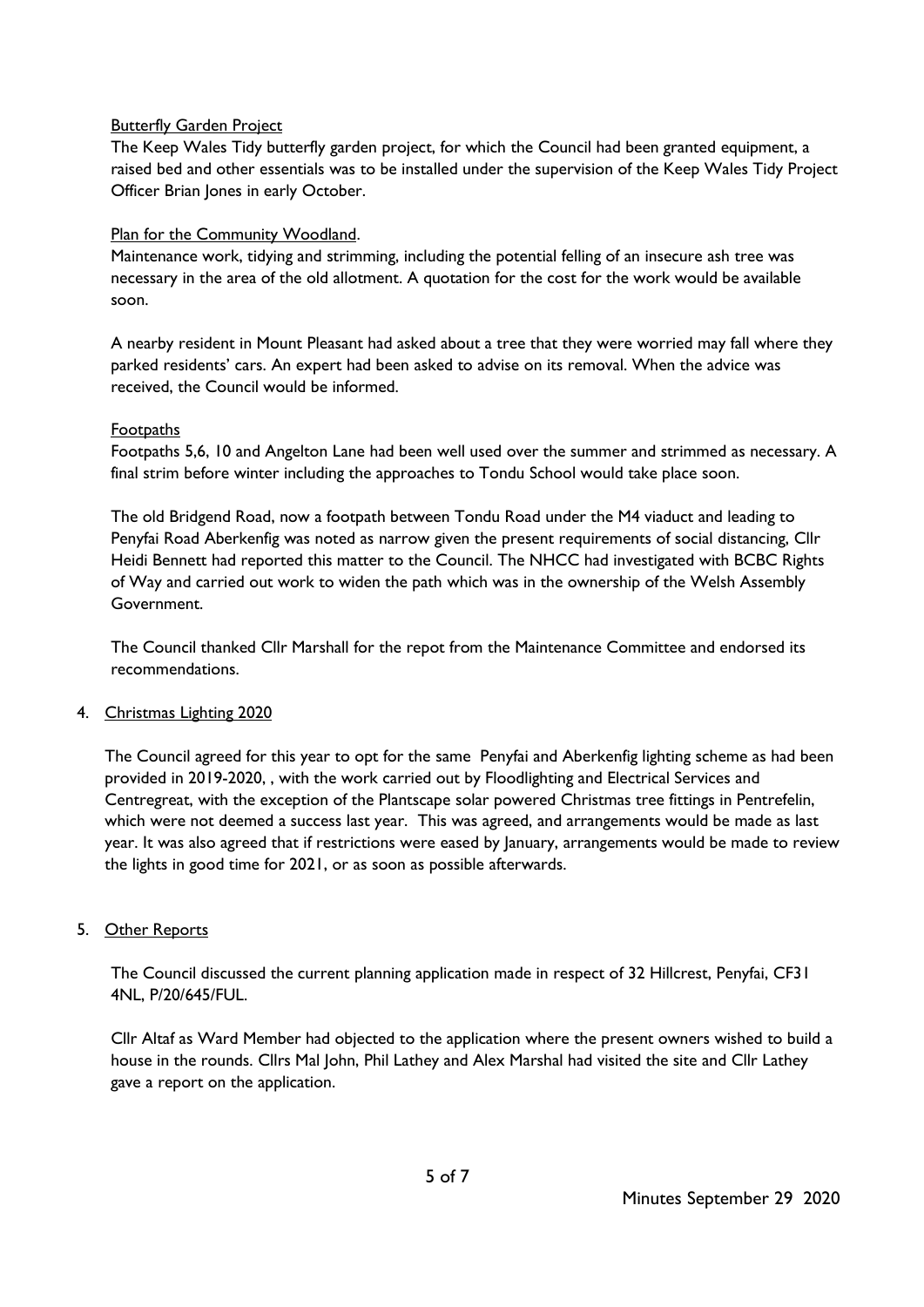After a discussion of the merits of the application, the Community Council agreed to object, on the grounds that the proposals were out of scale with the surrounding scene, in that it was too tall, and overlooked other residents properties, causing loss of amenity.

Cllr James Radcliffe, as a member of the BCBC Planning Committee, took no part in the discussion and gave no opinion on the application.

Cllr Derrick Baker mentioned that there had been an application from the owners of Penylan Farm for a holiday let, in the form of a log cabin. The purpose of the application was to diversify the business for the farm. The Council had no objections to this application. Cllr Baker reported that he had written to the BCBC to endorse this application as an individual.

Cllrs Derrick Baker and Dave Fowler asked about whether there was any information on the large development on land west of Maesteg Road, Tondu. Cllr Radcliffe reported that no application was currently pending.

Cllr Altaf Hussain mentioned that he was waiting for details on an application at Old Coachman's Lane, Penyfai and would make a report when he had the information.

Cllr David Fowler made a report on a public footpath in Pentrefelin, and he and Cllr Alex Marshall would visit the footpath to investigate further.

Cllr Heidi Bennett reported on an unadopted road at Mount Pleasant Aberkenfig and that a resident was concerned about the drainage which caused deterioration of the condition of the road. Cllr Alex Marshall, on behalf of the Maintenance Committee, had been to investigate the Mount Pleasant drainage following further correspondence with a resident. The drain was not the responsibility of NHCC, however the appropriate officer, Jack Davies of the BCBC had now attended. No action had been taken at the time of the meeting.

Cllr Altaf Hussain asked the Clerk to consult the Heads of the Schools to confirm that they did not wish to run the Christmas Cards Competition this year, following the pandemic.

Cllr Derrick Baker requested that Cllr Radcliffe, as Ward member, rise the matter of the condition of the hammerhead land behind the Library in the ownership of the BCBC, with the appropriate officers, with a view to tidying it.

### 6. Finance

### (i) Accounts for approval - expenditure since June

| Payee / description                                  |        | Cheque number |
|------------------------------------------------------|--------|---------------|
| <b>ACD Skips Allotment Skip</b>                      | 230.40 | 201730        |
| Cllr M John - reimbursement for cash Grant for       | 100.00 | 201731        |
| three Penyfai Volunteers who needed funds to help    |        |               |
| elderly during Covid -19 Lockdown                    |        |               |
| Aberkenfig Food Bank - Covid-19 hardship related.    | 100.00 | 201732        |
| <b>BCBC Bus Shelter cleaning</b>                     | 59.63  | 201733        |
| Via Cllr M John to printers for banners to say thank | 180.00 | 201734        |
| you to NHS, Carers and volunteers                    |        |               |
| Canola Residential Home - assistance with carers'    | 150.00 | 20735         |
| $\sqrt{1}$                                           |        |               |